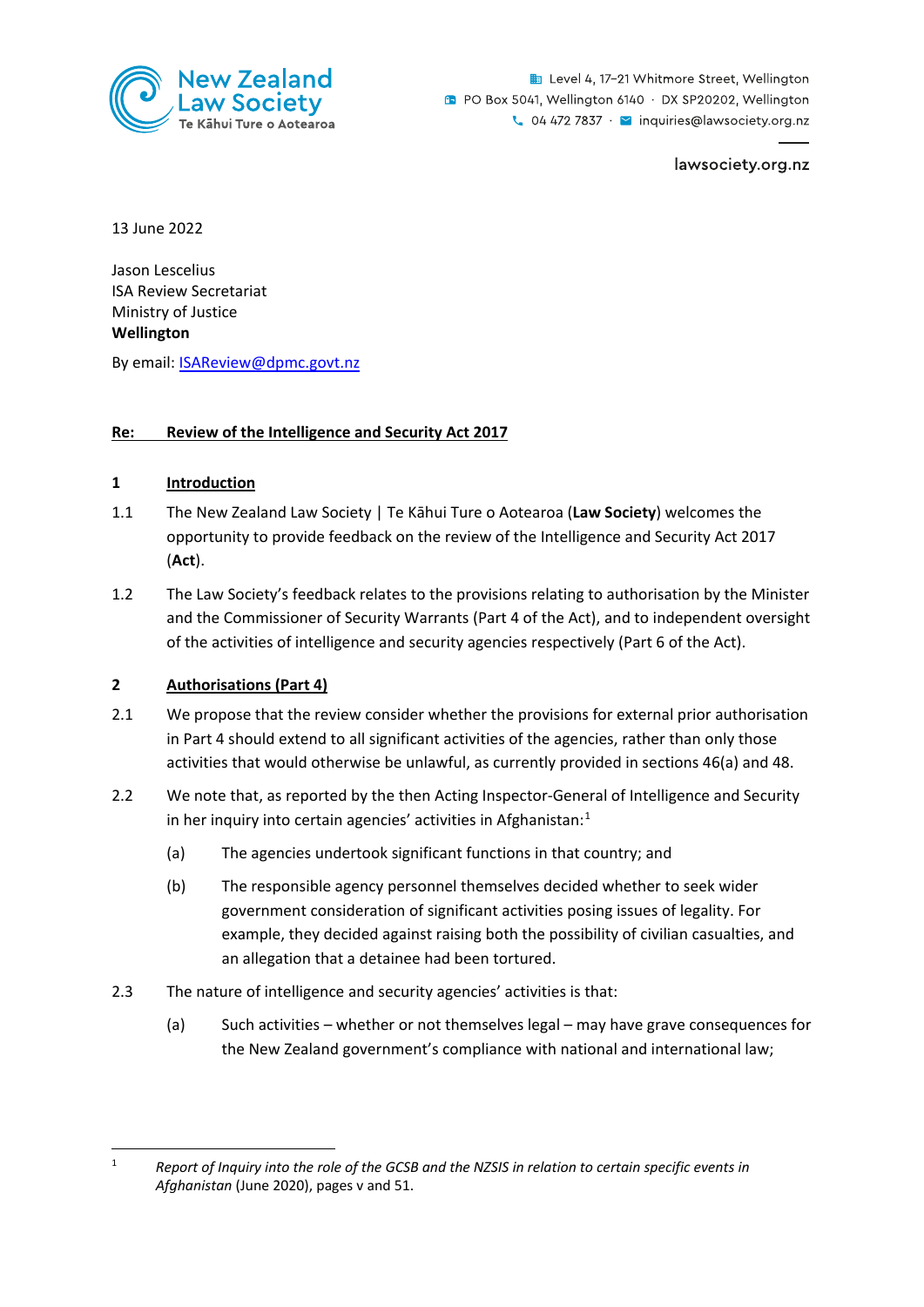- (b) They may also include activities that are legal but raise cross-government policy issues (such as those in Afghanistan but also, for instance, in the form of lawful but intrusive collection and analysis of information); but
- (c) Much of that activity is not publicly known and is not (unlike, for instance, the operational activities of the New Zealand Police) readily subject to binding judicial scrutiny.
- 2.4 As evidenced by the Afghanistan inquiry, the Inspector-General can, as noted below, provide *ex post* scrutiny of such activity. What that inquiry also indicated, however, is that significant issues of legality went unaddressed in practice.<sup>[2](#page-1-0)</sup> The inquiry report also noted that the Government Communications Security Bureau took the position in that inquiry that some matters of concern to the Inspector-General were "beyond its remit".<sup>[3](#page-1-1)</sup>
- 2.5 Expanded ministerial authorisation would therefore serve three purposes:
	- (a) Issues of this kind would be robustly identified and addressed;
	- (b) Decisions such as those described by the Inspector-General would be made by the responsible Minister who is an elected and politically accountable office-holder, rather than by agency personnel; and
	- (c) Ministerial accountability would more likely result in robust legal advice and wider government consideration where necessary.

## **3 Oversight of intelligence and security agencies (Part 6)**

- 3.1 We consider Part 6 should be retained in future versions of the Act for the following reasons:
	- (a) Part 6 provides a clear legislative framework for the oversight functions of the Inspector-General of Intelligence and Security (**Inspector-General**) and the Intelligence and Security Committee (**IS Committee**).
	- (b) These provisions give assurance to the public that the significant powers of the intelligence and security agencies are being scrutinised, and that there is an avenue of redress and protection for complainants.
	- (c) Part 6 also recognises the difficulties in publishing information regarding the work of the Inspector-General, and sets out processes to improve transparency by requiring the Inspector-General to:
		- (i) prepare and publish an annual work programme; [4](#page-1-2)
		- (ii) conduct inquiries into, for example, intelligence and security agencies' compliance with New Zealand law, including human rights law;<sup>[5](#page-1-3)</sup> and
		- (iii) publicly report on the conclusions and recommendations relating to each inquiry. [6](#page-1-4)

<span id="page-1-0"></span><sup>&</sup>lt;sup>2</sup> Above [n 1,](#page-0-1) for example at page 20, paragraph [83] (lack of support to deployed staff).

<span id="page-1-1"></span>Above [n 1,](#page-0-1) page 12 (footnote 32).

<span id="page-1-2"></span><sup>4</sup> <sup>4</sup> Intelligence and Security Act 2017, section 159.<br> $\frac{5}{2}$  Intelligence and Security Act, section 158

Intelligence and Security Act, section 158.

<span id="page-1-4"></span><span id="page-1-3"></span><sup>6</sup> Intelligence and Security Act, section 185.